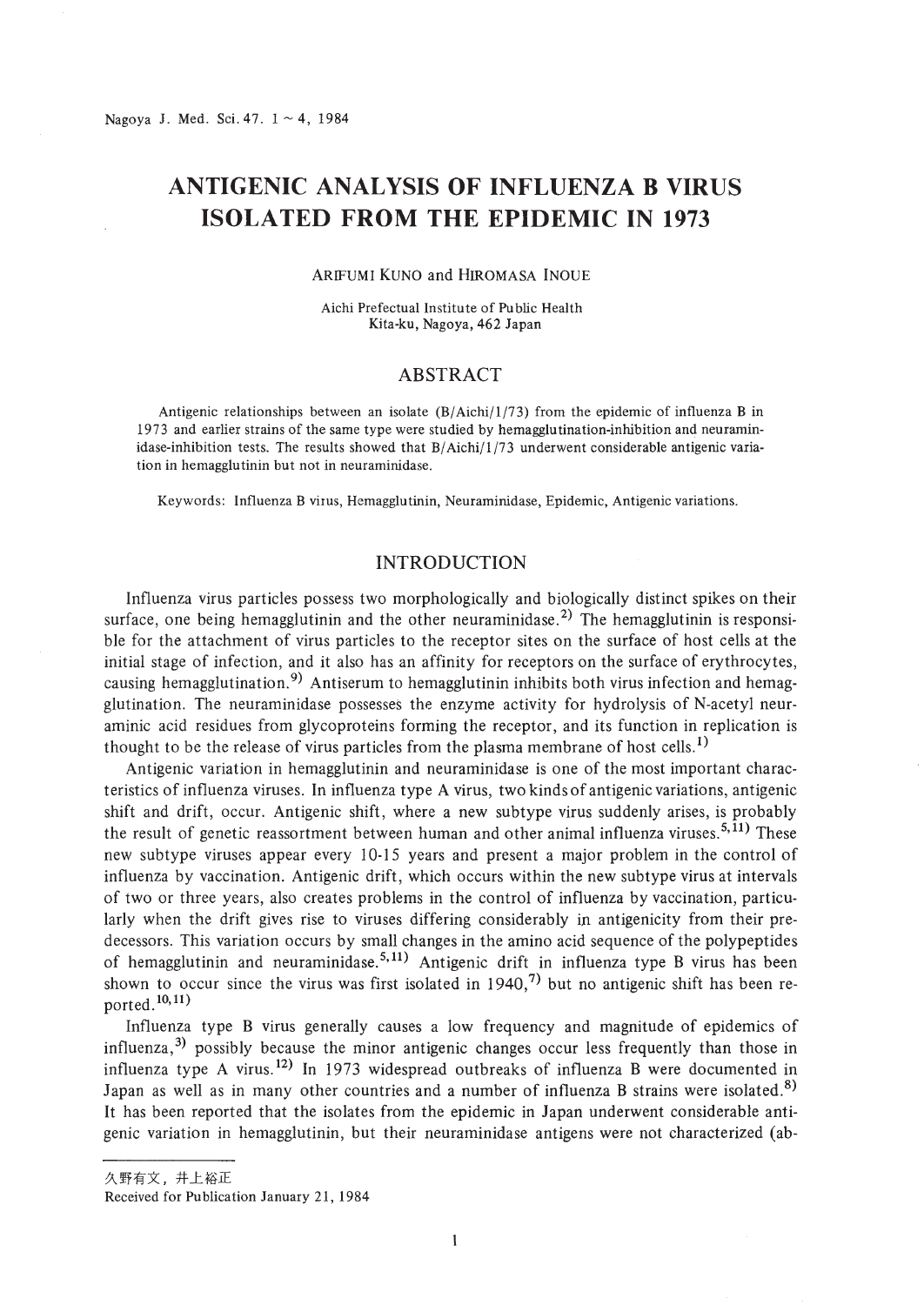stracts for the 22nd annual meeting of the Society of Japanese Virologists, Sendai, Japan, 1974). We studied the antigenic relationships in neuraminidase between the  $B/Aichi/1/73$  isolate from the 1973 epidemic and the earlier strains of the same type.

# MATERIALS AND METHODS

The following influenza B strains were used in this study: Lee/40, Akishima/1/64, Osaka/  $1/70$ , Aichi/ $1/71$  and Aichi/ $1/73$ . All of these strains were grown in the allantoic cavity of 10day-old chick embryos and purified by sedimentation through a sucrose gradient as previously described.<sup>6)</sup> Antisera were prepared in chicken by intravenous injection of the purified virus (1000 HA units). This immunization procedure was repeated twice at an interval of 7 days. Antisera used in hemagglutinination-inhibition (HI) tests were pretreated with receptor-destorying enzyme and then heated at 56°C for 30 min. Hemagglutinin titration and HI-test were previously described.<sup>6)</sup> Neuraminidase assay and neuraminidase-inhibition (NI) test were performed with a fetuin substrate by a modification of Warren's thiobarbituric acid method.<sup>4)</sup> One unit of neuraminidase was defined as the amount of enzyme required to yield sufficient N-acetylneuraminic acid (NANA) to produce an optical density (00) of 0.1 at 549 nm. NI test was done by incubating 4 to 6 units of enzyme at room temperature for I hr with equal volumes of three-fold serial dilutions of antiserum or normal serum before assay of enzyme activity, and NI titer was expressed as the reciprocal of the final dilution of antiserum which causes 50% inhibition of enzyme activity.

## RESULTS

Table I shows serological cross-reactions in **HI** test among influenza B strains isolated between 1964 and 1973 and B/Lee/40. The hemagglutinins of Akishima/l /64, Osaka/l /70, and Aichi/l /71 were antigenically closely related to one another but differed significantly from that of Lee/40. The hemagglutinin of B/Aichi/1/73 was antigenically different from those of all of the earlier isolates listed above. Such antigenic changes are thought to be antigenic drift, since cross-reactions were found at low levels among hemagglutinins of all strains tested. Similar findings were also observed with epidemic strains isolated not only in other areas of Japan but also in foreign countries including the United Kingdom and the U.S.A. $^{8)}$ 

| Virus strains | Antisera |             |          |          |             |  |
|---------------|----------|-------------|----------|----------|-------------|--|
|               | Lee/40   | Akishima/64 | Osaka/70 | Aichi/71 | Aichi $/73$ |  |
| Lee/40        | 2048     | 32          | 16       | 16       | 32          |  |
| Akishima/64   | 32       | 1024        | 1024     | 1024     | 128         |  |
| Osaka/70      | 32       | 512         | 2048     | 2048     | 32          |  |
| Aichi/71      | <16      | 256         | 2048     | 2048     | 64          |  |
| Aichi/73      | 32       | < 16        | 16       | < 16     | 2048        |  |

Table 1. Serological cross-reactions among hemagglutinins of influenza B strains in HI tests

It has been demonstrated that antibody directed against the hemagglutinin of influenza virus inhibits neuraminidase activity of the intact virus particle and this is thought to be due to steric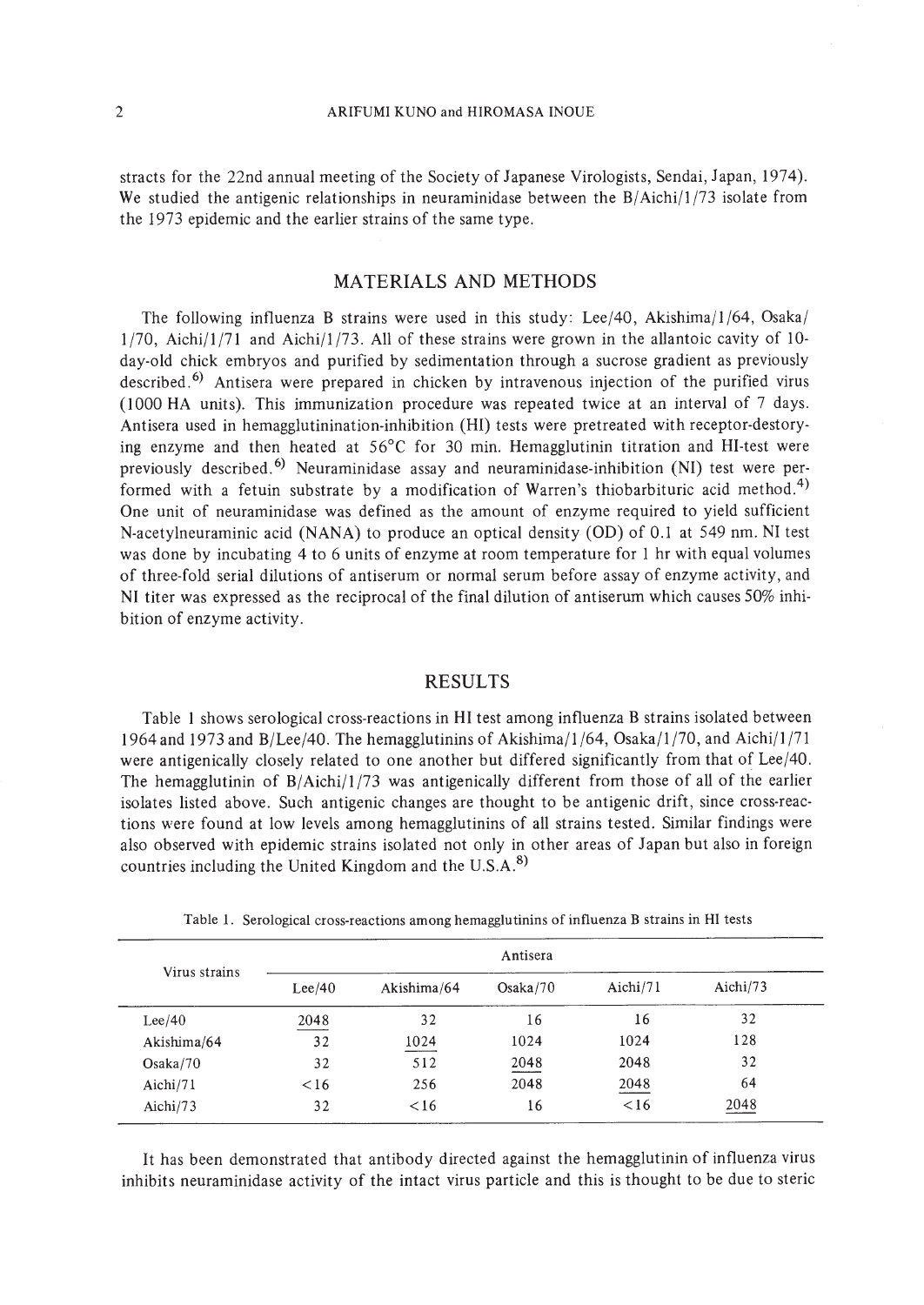#### ANTIGENIC VARIATIONS

hindrance mediated through the reaction of anti-HA antibody in the antiserum with hemagglutinin of the virus particles.<sup> $6)$ </sup> Thus, we attempted to separate the active enzyme from the virions by trypsin treatment. The purified virus suspensions were treated with trypsin  $(1 \text{ mg/ml})$  at  $4^{\circ}$ C for 60 min, after which soybean trypsin inhibitor (1 mg/ml) was added to the mixtures. The virus particles were pelleted by centrifugation at 20,000 rpm for 60 min in a Beckman SW 27 roter and resuspended in the original volume of phosphate-buffered saline. As shown in Table 2, the majority of hemagglutinating activity of each strain was associated with the sedimenting fraction and more than half of the original enzyme activity was detected in the supernatant. Table 3 shows serological cross-reactions in NI test among neuraminidases of Lee/40, Akishirna/l /64, and Aichi/ $1/73$  strains, using soluble enzymes. The enzyme activities of Akishima/ $1/64$  and Aichi/l /73 were both inhibited by antiserum to either virus to the same levels but poorly by antiserum to Lee/40, while the enzyme activity of Lee/40 was suppressed only by homologous antiserum, indicating that the neuraminidases of Akishima/ $1/64$  and Aichi/ $1/73$  are antigenically related to each other but differ significantly from that of Lee/40.

## DISCUSSION

Antibody to hemagglutinin of influenza virus neutralizes homologous virus and contributes to host defence against influenza. Antibody to neuraminidase does not neutralize virus infectivity but does slow down the release of virus from infected cells,<sup>1)</sup> and probably plays an important role in reducing viral replication in vivo and in preventing the spread of infection. Influenza virus is unique among infectious agents in its capacity to change its antigenicity so remarkably that the virus causes epidemic disease in man. Epidemic strains of influenza are currently believed to emerge by selection of naturally occurring variants which are little or imperfectly neutralized by the host's immune mechanisms.<sup>12)</sup> We studied the surface antigens of one epidemic strain isolated from the large outbreaks of influenza B in 1973 and showed that antigenic variation was confined to the hemagglutinin. This result implies that the occurrence of antigenic variation in hemagglutinin confers the survival advantage on the virus and that variation in neuraminidase antigen is of lesser importance in the epidemiology of influenza.

| Virus       |        | HA activity per 0.25 ml | Enzyme activity OD <sub>540</sub> per 0.1 ml |             |
|-------------|--------|-------------------------|----------------------------------------------|-------------|
|             | Pellet | Supernatant             | Pellet                                       | Supernatant |
| Lee/40      | 12800  | 160                     | 4.15                                         | 5.80        |
| Akishima/64 | 6400   | 320                     | 1.08                                         | 5.52        |
| Aichi/73    | 12800  | 80                      | 1.59                                         | 6.54        |

Table 2. Virion-associated and soluble biological activities after centrifugation of trypsin-treated influenza B virus

Table 3. Serological cross-reactions among neuraminidases of Influenza B strains in NI tests

|                | Antisera       |             |             |  |
|----------------|----------------|-------------|-------------|--|
| Soluble enzyme | Lee/40         | Akishima/64 | Aichi $/73$ |  |
| Lee/40         | $\frac{90}{2}$ | 30          | 270         |  |
| Akishima/64    | 10             | 2430        | 2430        |  |
| Aichi/73       | 10             | 2430        | 2430        |  |